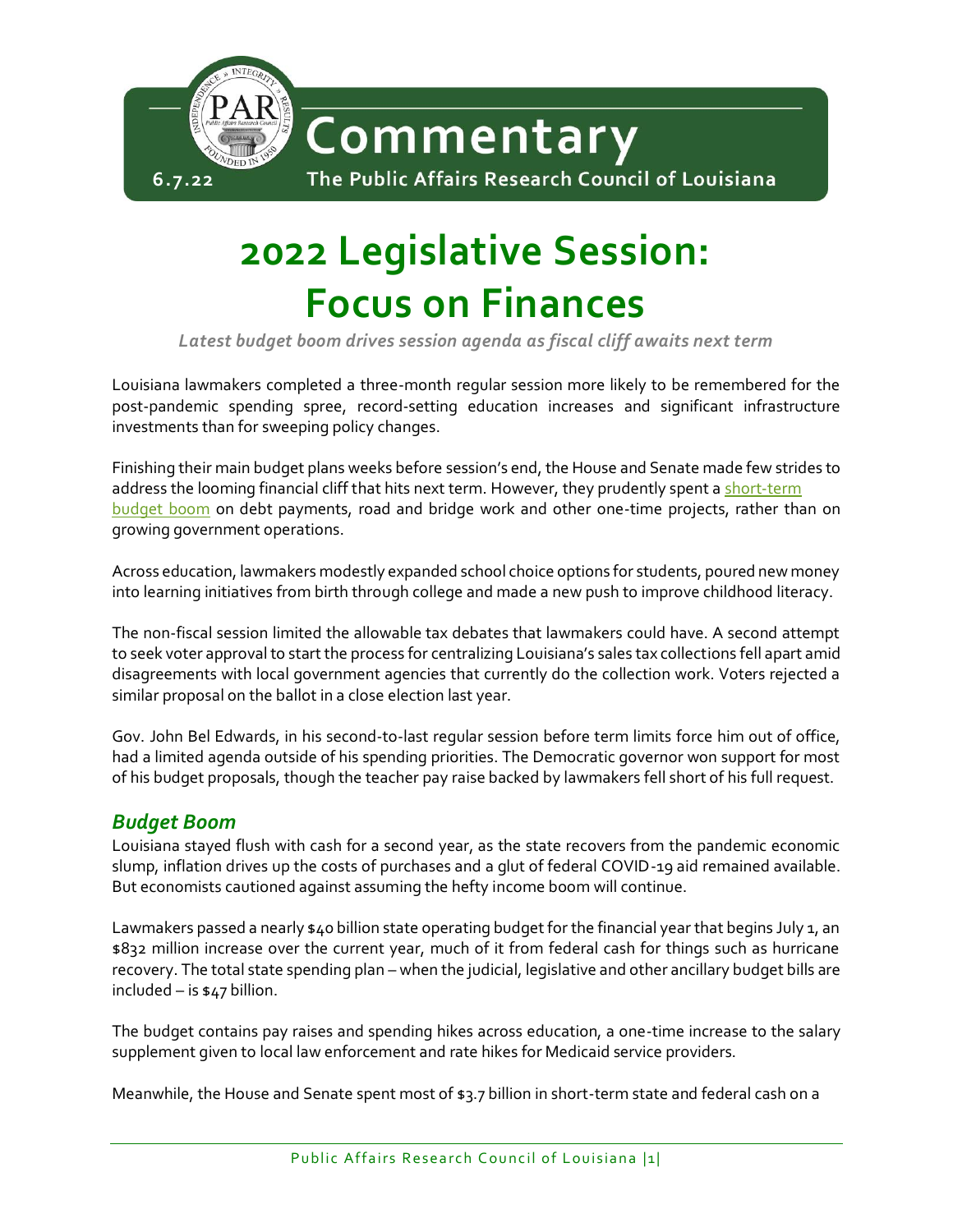backlog of maintenance needs, debt obligations and mega-projects – an approach the Public Affairs Research Council of Louisiana suggested would be the best use of the money.

They steered hefty sums to water and sewer system upgrades, coastal protection, road work and payments to the Federal Emergency Management Agency for storm recovery costs that stretch back

## *Debt Payments/Savings*

| Unemployment trust fund     | \$500 million |
|-----------------------------|---------------|
| New Orleans area levee debt | \$400 million |
| <b>FEMA storm recovery</b>  | \$226 million |
| Rainy day fund              | \$175 million |
| Retirement debt             | \$70 million  |
|                             |               |

*Source: Legislative Fiscal Office*

years. They paid the second installment of a debt to the federal government for upgrades made to the New Orleans-area storm protection system. And they bolstered the state's unemployment trust fund to ensure it remains solvent.

Dollars were set aside for big-ticket road and bridge projects on the drawing board for years: \$300 million for a new Mississippi River bridge in the Baton Rouge region, \$200 million for a new I-10 bridge in Calcasieu Parish and \$200 million for I-49 South.

| Water/sewer system upgrades      | \$450 million |
|----------------------------------|---------------|
| New bridge in Baton Rouge region | \$300 million |
| I-49 South                       | \$200 million |
| I-10 bridge in Calcasieu Parish  | \$200 million |
| Coastal projects                 | \$120 million |
| Road preservation                | \$100 million |
| Lawmakers pet projects           | \$101 million |
| Hurricane Ida recovery           | \$33 million  |
|                                  |               |

## *Infrastructure Highlights*

But while lawmakers spent much of the largesse wisely, they also unfortunately sent more than \$100 million to [pet projects back](https://www.theadvocate.com/baton_rouge/opinion/article_abc9e10a-d6e8-11ec-bddb-13506dbf7011.html)  [home,](https://www.theadvocate.com/baton_rouge/opinion/article_abc9e10a-d6e8-11ec-bddb-13506dbf7011.html) deciding which favored earmarks would receive financing through a backroom process that offered no transparency to the public.

Edwards already has signed the major budget bills into law, with few line-item vetoes.

*Source: Legislative Fiscal Office*

Lawmakers did little to respond to a financial

drop on the horizon that will further shrink the general fund dollars available to the governor and lawmakers elected in 2023.

Louisiana's temporary 0.45% state sales tax enacted in 2018 to balance the budget will expire in mid-2025. Ahead of that, a portion of taxes charged on sales of new cars and trucks will shift from the general fund to a transportation fund for spending solely on road and bridge work.

After both changes hit, the state general fund that pays for education, health services, public safety programs and other government operations is forecast to drop to under \$10.7 billion in the 2025-26 budget year – \$423 million less than this year.

Legislative efforts to pay down state debts and a decision to spend some recurring money on short-term projects rather than ongoing programs will help put Louisiana on a better fiscal footing to address the coming revenue drop. But Senate leaders preferred to leave decisions about how to handle the bulk of the cliff to next term. The House sought to phase out the temporary sales tax over three years, rather than all at once. Senators rejected the approach.

## *Education Prioritized*

The budget includes a \$1,500 pay hike for K-12 public school teachers and a \$750 salary increase for school support workers, costing \$148 million. It's the fifth teacher pay raise across Edwards' two terms, though Louisiana continues to lag the regional average.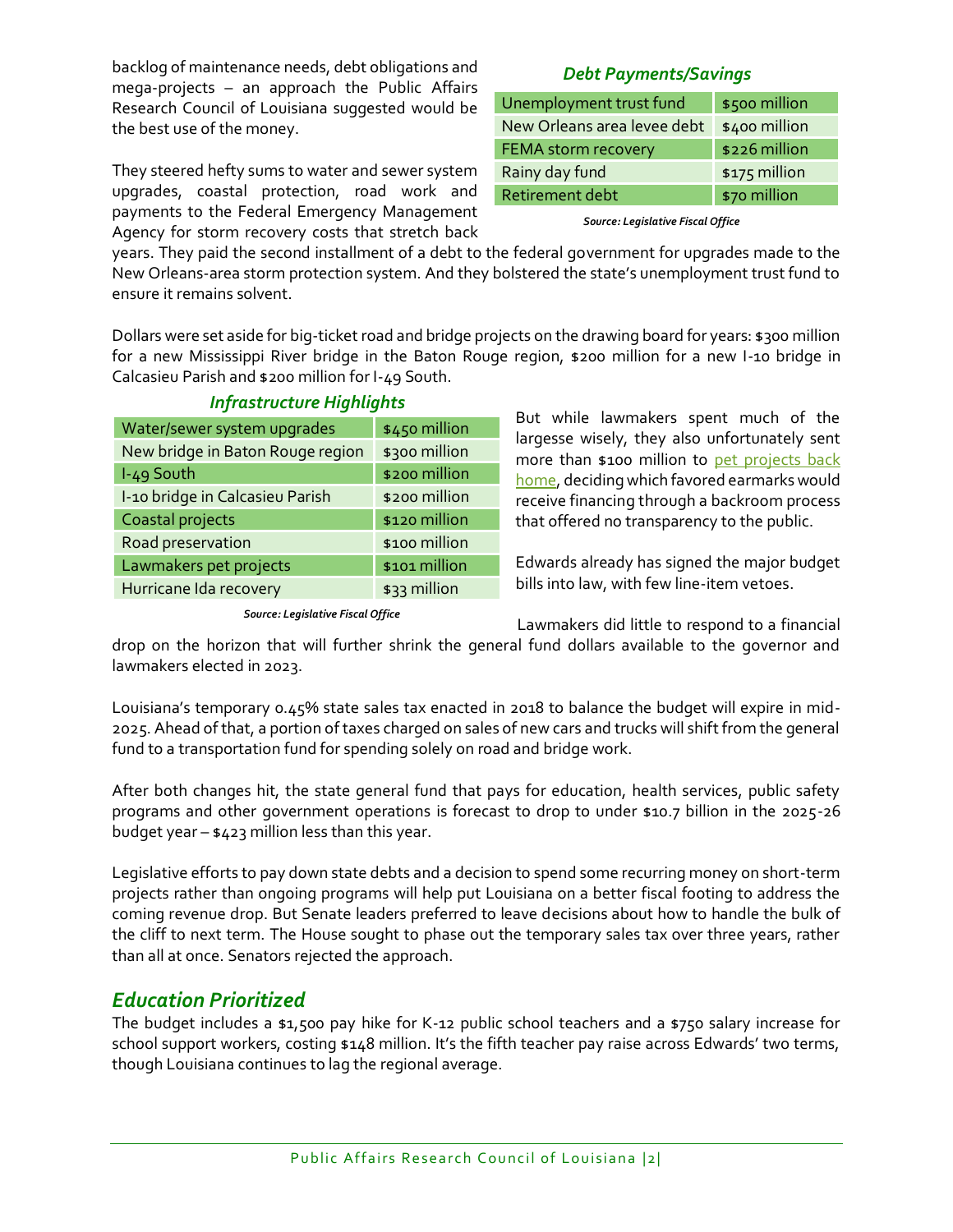The spending plan contains historic levels of new cash for public colleges, to give faculty a raise, cover mandated health and retirement increases, provide need-based aid to students and pay for new initiatives. The Board of Regents called the \$159 million boost the largest net increase to higher education operations in state history. Millions also were invested into early childhood education programs in a sizable gain for the critical spending area.

The House and Senate placed new priority on reading skills. They created a book delivery program for students reading below grade level and increased the literacy testing required for students in kindergarten through third grade, with required improvement plans

| <b>Education Highlights</b> |
|-----------------------------|
|                             |

| Pay raises for k-12 education       | $$148$ million |
|-------------------------------------|----------------|
| Higher education increases          | \$159 million  |
| College building maintenance        | \$50 million   |
| Early childhood education increases | \$84 million   |
|                                     |                |

*Source: Legislative Fiscal Office & Board of Regents*

for those who perform poorly. A broader effort to stop promotion to fourth grade if third-graders show deficiencies on reading assessments failed to win final passage, however, rejected by senators.

A program to let second- and third-graders who read below grade level and students with disabilities take state aid that would cover public school education to instead pay for private school tuition, textbooks or other educational expenses reached the governor. But a push to include many more students in the "education savings account" program stalled, and Edwards suggested he's likely to veto the two bills that reached his desk.

## *Public Records and Meetings*

The drumbeat to expand virtual meetings continued this session. Senators agreed to a PAR proposal [creating a study group](http://parlouisiana.org/wp-content/uploads/2022/03/PAR-Commentary-Going-Virtual.pdf) to make recommendations for consistent policies for state government entities seeking to meet online or through teleconference. PAR will sit on the Task Force on Remote Operations of Public Entities when it starts meeting later this year.

Lawmakers made permanent a 2020 law that gave the Bond Commission the temporary ability to hold virtual meetings, with strict guidelines that could be strong starting points for discussion of a broader template. In addition, the Louisiana Gaming Control Board received approval to hold some emergency meetings remotely.

The House and Senate agreed to rewrite Louisiana public records law to spell out that information stored electronically and in databases is subject to release and to allow custodians to deny providing records if the person hasn't paid fees from a prior request. The measure also tweaks the ability to reject public records requests deemed overly burdensome but "only after reasonable attempts to narrow or specify the request."

Legislators voted to shield from public view any documents that college student athletes with deals to make money off their name, image and likeness disclose to their schools that reference the terms and conditions of the financial contracts. In another unfortunate step, the House and Senate voted to remove details about the household incomes of families getting free college tuition through TOPS in the program's annual report.

A bill to keep mugshots of people arrested for crimes from being released publicly before someone is convicted or pleads guilty was watered down before it received final passage. The House and Senate carved out a list of exemptions that allow publishing the photos of people arrested for violent crimes, sex offenses and certain other charges.